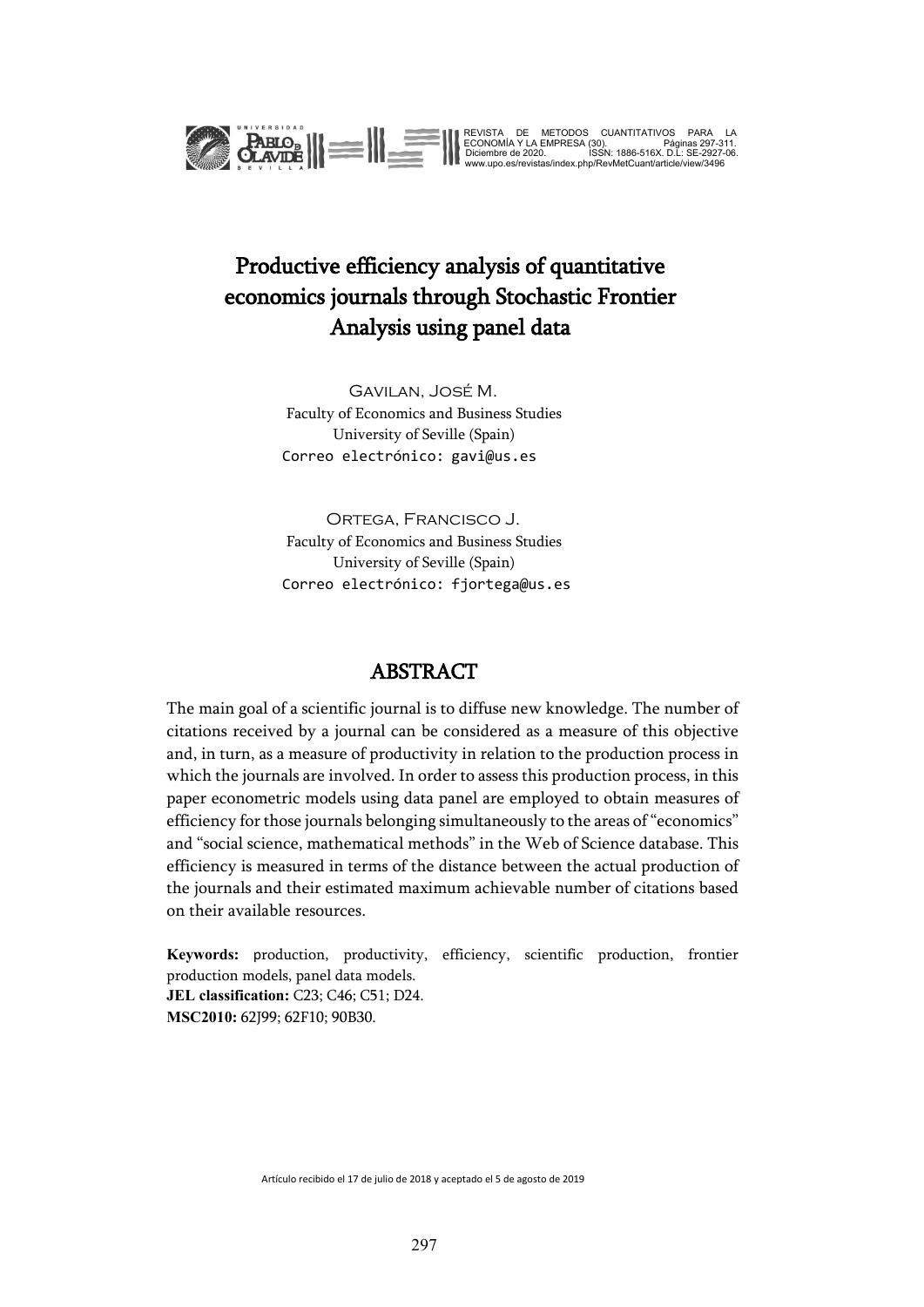## Análisis de eficiencia productiva de revistas de economía cuantitativa a través del análisis de frontera estocástica utilizando datos de panel

#### RESUMEN

El principal objetivo de una revista científica es difundir nuevo conocimiento. El número de citas recibidas por una revista se puede considerar como una medida de este objetivo y, a su vez, como una medida de productividad en relación al proceso de producción en el que las revistas están involucradas. Para evaluar este proceso de producción, en este artículo se emplean modelos econométricos que usan datos de panel para obtener medidas de eficiencia para aquellas revistas que pertenecen simultáneamente a las áreas "economics" y "social science, mathematical methods" en la base de datos Web of Science. Esta eficiencia se mide en términos de la distancia entre la producción real de las revistas y su número de citas máximo alcanzable estimado en base a sus recursos disponibles.

**Palabras clave:** producción, productividad, eficiencia, producción científica, modelos de producción con frontera, modelos de datos de panel. **Clasificación JEL:** C23; C46; C51; D24. **MSC2010:** 62J99; 62F10; 90B30.

# $||\equiv|||$   $||\equiv||\equiv||\equiv||\equiv||\equiv||\equiv||$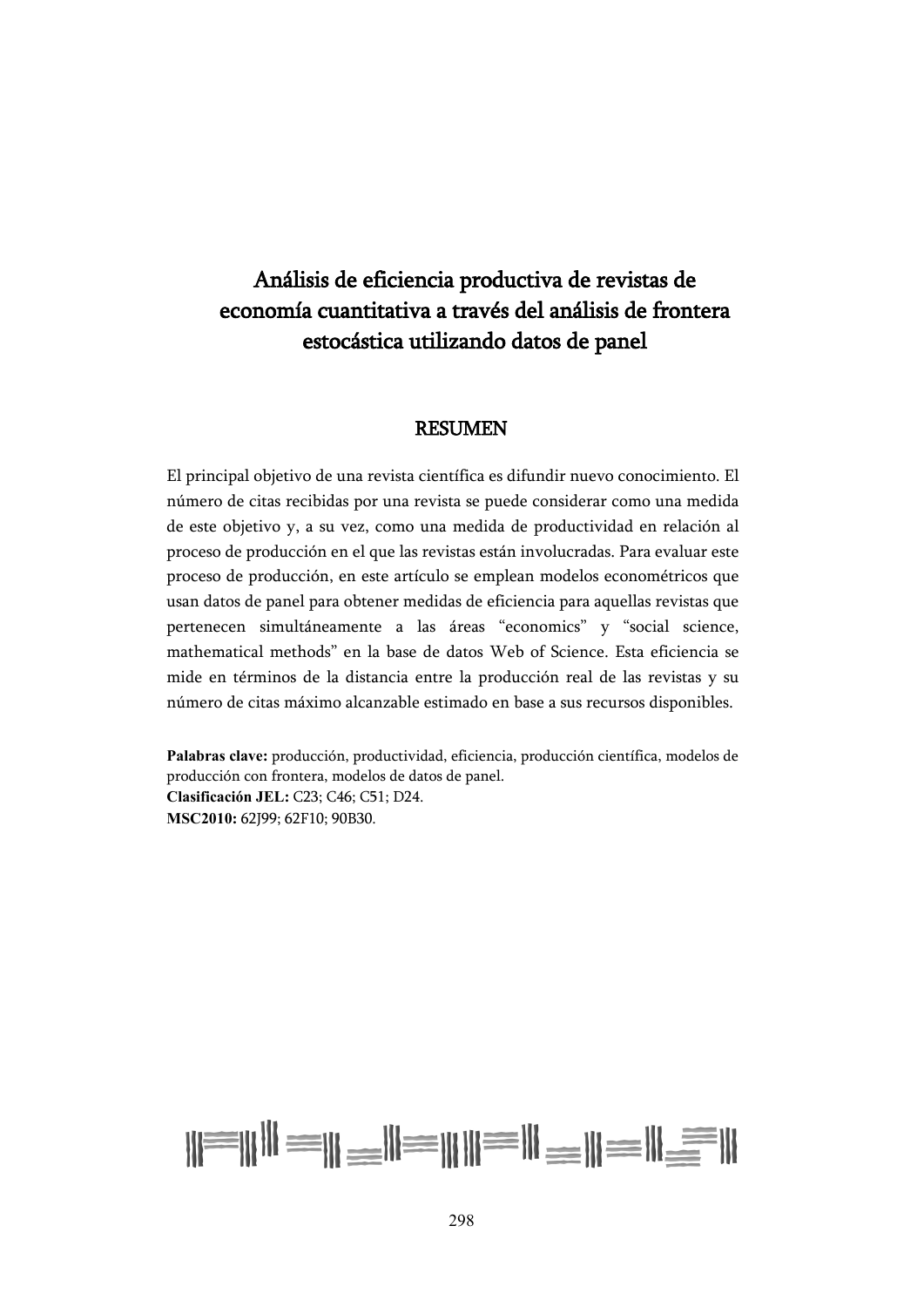#### **1. Introduction.**

In general terms, any production process consists of fabricating a series of products (outputs) using certain available resources (inputs). Comparing the productivity of the different entities involved in the production process, which is the production obtained in relation to the resources used, constitutes the main goal in this framework. This comparison, or benchmarking, is usually established in terms of efficiency in the production process. The efficiency of an entity is set as the difference between its actual production and its frontier or maximum attainable production with its available resources. To this end, several mathematical and econometric models have been developed in the field of Economics.

In the setting of the process of publishing papers by the different scientific journals, it is clear that the objective is to diffuse new knowledge, whose extent of diffusion could be measured through the number of readers of such articles. Scientists reading the papers published in a journal, use the content of these papers to develop their own articles, and provide citations to the papers they have read. As a consequence, the number of citations received by the journal can be considered as a proxy of the diffusion of the knowledge (output of the production process). In order to apply the aforementioned models, a set of homogeneous journals (each of which reaching approximately the same number of potential readers) has to be selected, and several inputs have been chosen. Great care must be taken in the selection of these inputs since they determine the production frontier and, in consequence, the efficiency of each journal. Candidate inputs in the framework of this production process could include those related to the number of people involved in the process, the available budget, and the number of articles published.

Once the inputs and outputs have been selected, there are two alternative approaches to assess the efficiency of the selected group of journals: data envelopment analysis (DEA) and stochastic frontier analysis (SFA). In Coelli, Rao and Battese (1998) and Bogetoft and Otto (2011), detailed explanations of the two methodologies are shown. These two approaches establish the production frontier in terms of the selected inputs and outputs, and the efficiency is then measured. The DEA is a non-parametric non-stochastic approach based on linear programming. Therefore, in this approach, no source of randomness is taken into account. This drawback is solved in the SFA approach by the inclusion of random perturbations in econometric models.

In the specific setting of scientific documentation, the DEA approach has been widely utilised. As a matter of fact, all the following papers use this approach. Abbott and Doucouliagos (2003) carry out an analysis of the efficiency of Australian universities. Similar studies include Bonaccorsi, Daraio and Simar (2006), where Italian universities are analysed, and Bonaccorsi and Daraio (2003), who consider institutes of the French INSERM and biomedical research institutes of the Italian CNR. Ruiz et al. (2010) examine the efficiency in the scientific production of a sample of Colombian research groups. Agasisti, Catalano, Landoni and Varganti (2012) analyse the production of 69 academic departments located in Italy. The DEA approach has also been applied to studies of efficiency in scientific production in a number of countries and regions. In Rousseau and Rousseau (1998), this approach is applied to a sample of 18 countries of the world, while in Guan and Chen (2010), 30 Chinese provinces are considered. In relation to the analysis of the efficiency applied to a group of journals, Lozano and Salmeron (2005) show the results of a DEA analysis applied to a group of journals of Operations Research/Management Sciences. Petridis et al. (2013) provide an evaluation of 54 forestry journals.

In this framework of scientific documentation, the SFA approach is used in Ortega and Gavilan (2013) to benchmark a group of quantitative economics journals. In that paper, the efficiency of the considered journals is estimated for the year 2011 using a cross-section database, which provides a snapshot of the situation of that year. However, this situation could be a fluke related to that particular year. Panel data provides evidence of a more reliable nature on the performance of the journals, and also enables this performance to be tracked over time. The SFA approach using panel data has been extensively applied to many fields, as, for example, in economics (Zhou, Li, & Li 2011; Kumbhakar & Zhang, 2013), healthcare (Greene, 2004; [O'Donnell](http://link.springer.com/search?facet-author=%22C.+J.+O%E2%80%99Donnell%22) & [Nguyen,](http://link.springer.com/search?facet-author=%22K.+Nguyen%22) 2013), universities (Abbott &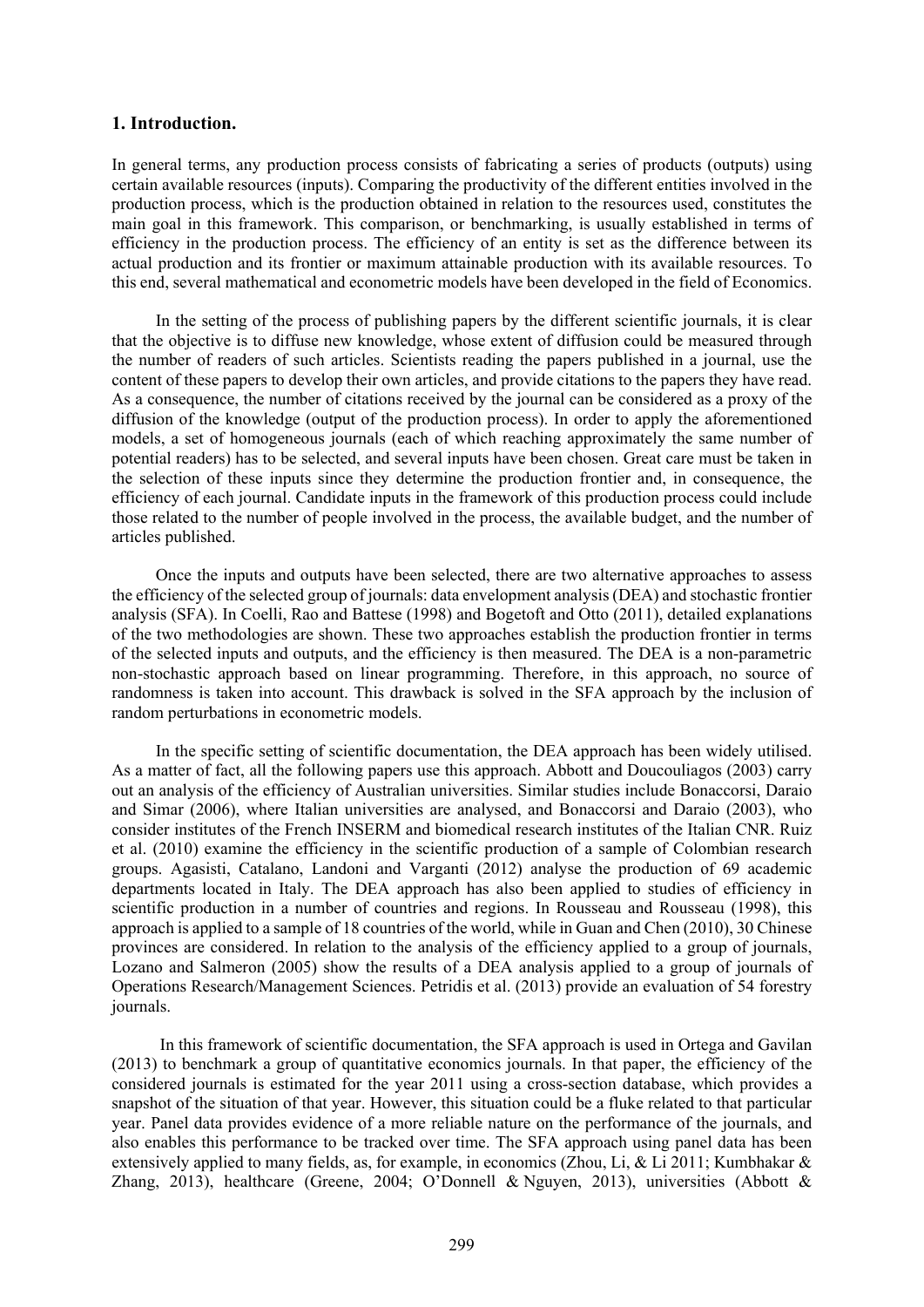Doucouliagos, 2009; Sav, 2011), sports (Barros, Garcia-del-Barrio, & Leach, 2009; Park & Lee, 2012), fishing (Melfou, Theocharopoulos, & Papanagiotou, 2009), banking (Brissimis, Delis, & Tsionas, 2010; Parinduri & Riyanto, 2014), ports (Wang, Knox, & Lee, 2013), airlines (Kumbhakar, 1991; Merkert, Odeck, Brathen & Pagliari, 2012), agriculture and biological sciences (Maietta, 2002; Kumbhakar, Lien, & Hardaker, 2014), and energy (Filippini & Hunt, 2011; Stern, 2012). However, to the best of our knowledge, no application has yet been made in the field of the scientific documentation.

The main objective of this paper is to analyse the productive efficiency of a significant group of scientific journals that belong to the field of quantitative methods applied to Economics. To this end, a SFA model using panel data is utilised. The application of this methodology to the field of scientific documentation constitutes the mail innovation of this paper; this approach is applied to generalize the cross-section model considered in Ortega and Gavilan (2013).

The remainder of this paper is arranged as follows. In Section 2, the set of journals analysed and the variables included in the model are selected. In Section 3, the econometric model employed to fit the panel data is presented. Section 4 is devoted to stating the main results provided by the model, and in Section 5 the conclusions reached in this paper are briefly shown.

#### **2. Selection of journals and variables.**

As mentioned in the introduction, this paper generalizes the cross-sectional analysis carried out in Ortega and Gavilan (2013) to the case of panel data in order to attain better estimations and also to be able to follow the evolution over time of the efficiencies obtained. Therefore, for comparison purposes, the same set of journals and variables are to be considered.

With regard to the group of journals, a homogeneous group of which each has potentially the same quantity of readers is considered. Specifically, the 21 journals belonging simultaneously to the areas of "economics" and "social sciences, mathematical methods" of the JCR social sciences edition database for the analysed time span have been selected. Therefore, a group of journals relating to the field of quantitative economics has been chosen.

With respect to the output, a variable that measures the production (diffusion of the new knowledge) of the journals has to be selected. As argued in the introduction, the number of citations received can be considered as a proxy of that production (variable NC). It should be pointed out that, despite being the criteria most commonly used, this selection presents certain issues related to the fact that the number of citations received by a paper could be the consequence of reasons other than that of the value of its content (Callon, Courtial, & Penan, 1995; Ortega 2003).

In relation to the selection of the inputs, variables related to the quantity and quality of the articles published can be selected. Therefore, the total number of articles published by the journals can be considered. However, the citations received by a paper are retrospectively obtained since the citations refer to papers published before the citation is made (Basulto & Ortega, 2005; Gupta, 1997). This is the reason why the average number of articles published by the journal in the recent past (three previous years) has been selected (variable AP). Additionally, a variable related to the visibility of the journal is considered since the greater the number of people there are who read a paper, the more citations that paper will receive when these readers publish their own research. Moreover, it is clear that there is great interest in publishing in the journals with the highest levels of visibility. The impact factor of a journal can be taken as a measure of its visibility (Callon, Courtial, & Penan, 1995; Basulto & Ortega, 2005), since a better impact factor implies that the journal has been read by a greater quantity of researchers. In this sense, the act of selecting journals that cover the same subject area (quantitative economics) supports the choice of the impact factor as a visibility measure due to the similarity in the number of potential readers of these journals. As a consequence, although this selection is not standard practice, the average impact factor reached in the recent past (three previous years) by the journals is chosen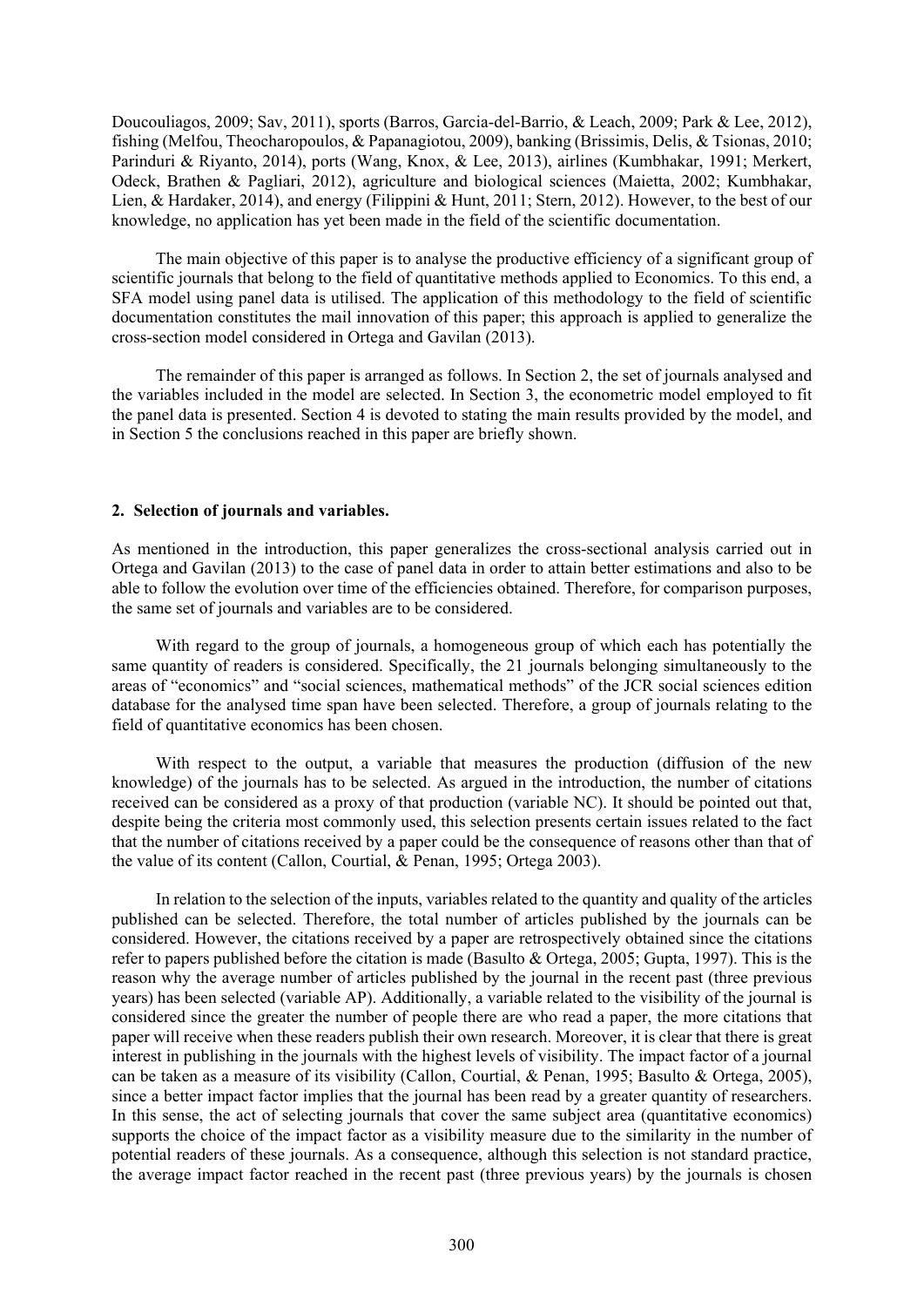(variable IF). It could be considered that the impact factor is an output. However, it is precisely the fact of using data from the past that makes it an input for the future, since what a journal has achieved to date with respect to visibility is determinant of what it will be able to attain in the future.

The panel of data containing the values of the three aforementioned variables, NC, AP and IF, for each of the selected 21 journals and for the years 2010, 2011 and 2012, have been obtained from the JCR Social Science edition database of the Web of Science and are shown in Table 1. The journal QME-QUANT MARK ECON did not belong to the JRC database in the year 2007, and therefore its averages AP and IF for the year 2010 have been calculated using the information of only two (instead of three) previous years.

Other related inputs, for example those linked to the labour force or capital factor, could be considered. However, the variable representing the total number members of the editorial boards (as a variable representing the human factor) was found not to be of significance in Ortega and Gavilan (2013) and therefore has not been considered in the proposed model. With regard to the capital factor, it would be desirable to include reference to this in the model as, for example, the budget available for each journal. However, to date, this information has not been made available.

| Abbreviated title of journal | NC <sub>2010</sub> | IF <sub>2010</sub> | $\rm AP_{2010}$ | $NC_{2011}$ | IF <sub>2011</sub> | AP <sub>2011</sub> | NC <sub>2012</sub> | $IF2012$ | AP <sub>2012</sub> |
|------------------------------|--------------------|--------------------|-----------------|-------------|--------------------|--------------------|--------------------|----------|--------------------|
| <b>ASTIN BULL</b>            | 482                | 0.603              | 28.00           | 408         | 0.779              | 33.00              | 434                | 0.641    | 31.67              |
| <b>ECONOMET J</b>            | 516                | 0.654              | 36.00           | 510         | 0.725              | 32.00              | 573                | 0.765    | 30.00              |
| <b>ECONOMET REV</b>          | 666                | 1.225              | 26.67           | 650         | 1.351              | 25.67              | 701                | 1.204    | 26.00              |
| <b>ECONOMET THEOR</b>        | 1440               | 0.753              | 61.67           | 1507        | 0.842              | 67.67              | 1739               | 0.871    | 60.33              |
| <b>ECONOMETRICA</b>          | 19858              | 3.612              | 53.00           | 19659       | 3.683              | 57.67              | 21481              | 3.387    | 58.00              |
| <b>EMPIR ECON</b>            | 716                | 0.427              | 58.00           | 783         | 0.571              | 67.67              | 879                | 0.630    | 75.00              |
| <b>INSUR MATH ECON</b>       | 1572               | 1.004              | 109.00          | 1567        | 1.205              | 123.00             | 1682               | 1.142    | 101.00             |
| INT J GAME THEORY            | 944                | 0.442              | 42.00           | 780         | 0.527              | 43.67              | 910                | 0.473    | 41.33              |
| <b>J APPL ECONOMET</b>       | 2135               | 1.334              | 48.00           | 2315        | 1.417              | 45.00              | 2600               | 1.578    | 48.67              |
| <b>J BUS ECON STAT</b>       | 2616               | 1.513              | 32.67           | 2919        | 1.701              | 34.33              | 3117               | 1.678    | 41.67              |
| <b>J ECONOMETRICS</b>        | 8246               | 1.894              | 145.33          | 8523        | 1.836              | 133.00             | 9614               | 1.689    | 126.00             |
| <b>J MATH ECON</b>           | 938                | 0.400              | 69.33           | 893         | 0.466              | 88.33              | 855                | 0.432    | 87.00              |
| <b>J PROD ANAL</b>           | 1045               | 0.596              | 34.67           | 1101        | 0.643              | 33.33              | 1033               | 0.753    | 35.00              |
| <b>JAHRB NATL STAT</b>       | 118                | 0.145              | 23.00           | 113         | 0.239              | 30.67              | 152                | 0.289    | 37.00              |
| <b>MATH FINANC</b>           | 1184               | 1.145              | 28.33           | 1098        | 1.168              | 28.67              | 1165               | 1.171    | 30.33              |
| <b>OXFORD B ECON STAT</b>    | 1449               | 0.843              | 38.00           | 1501        | 0.993              | 37.67              | 1677               | 1.091    | 37.67              |
| <b>QME-QUANT MARK</b>        |                    |                    |                 |             |                    |                    |                    |          |                    |
| <b>ECON</b>                  | 197                | 1.167              | 15.00           | 240         | 1.078              | 15.00              | 294                | 1.200    | 14.67              |
| <b>QUANT FINANC</b>          | 701                | 0.779              | 64.67           | 712         | 0.701              | 77.00              | 938                | 0.649    | 100.00             |
| <b>REV ECON STAT</b>         | 7462               | 2.171              | 59.33           | 7639        | 2.557              | 66.00              | 8266               | 2.701    | 79.33              |
| <b>SOC CHOICE WELFARE</b>    | 779                | 0.576              | 72.00           | 725         | 0.615              | 71.00              | 820                | 0.578    | 68.00              |
| <b>THEOR DECIS</b>           | 569                | 0.563              | 32.33           | 511         | 0.650              | 43.00              | 570                | 0.588    | 51.67              |

**Table 1. Journals selected and panel of data obtained.**

Source: Own elaboration.

#### **3. Model.**

The origins of the SFA econometric models are set in the (almost simultaneously published) papers of Aigner, Lovell, and Schmidt (1977) and Meeusen and van den Broeck (1977), who share the composed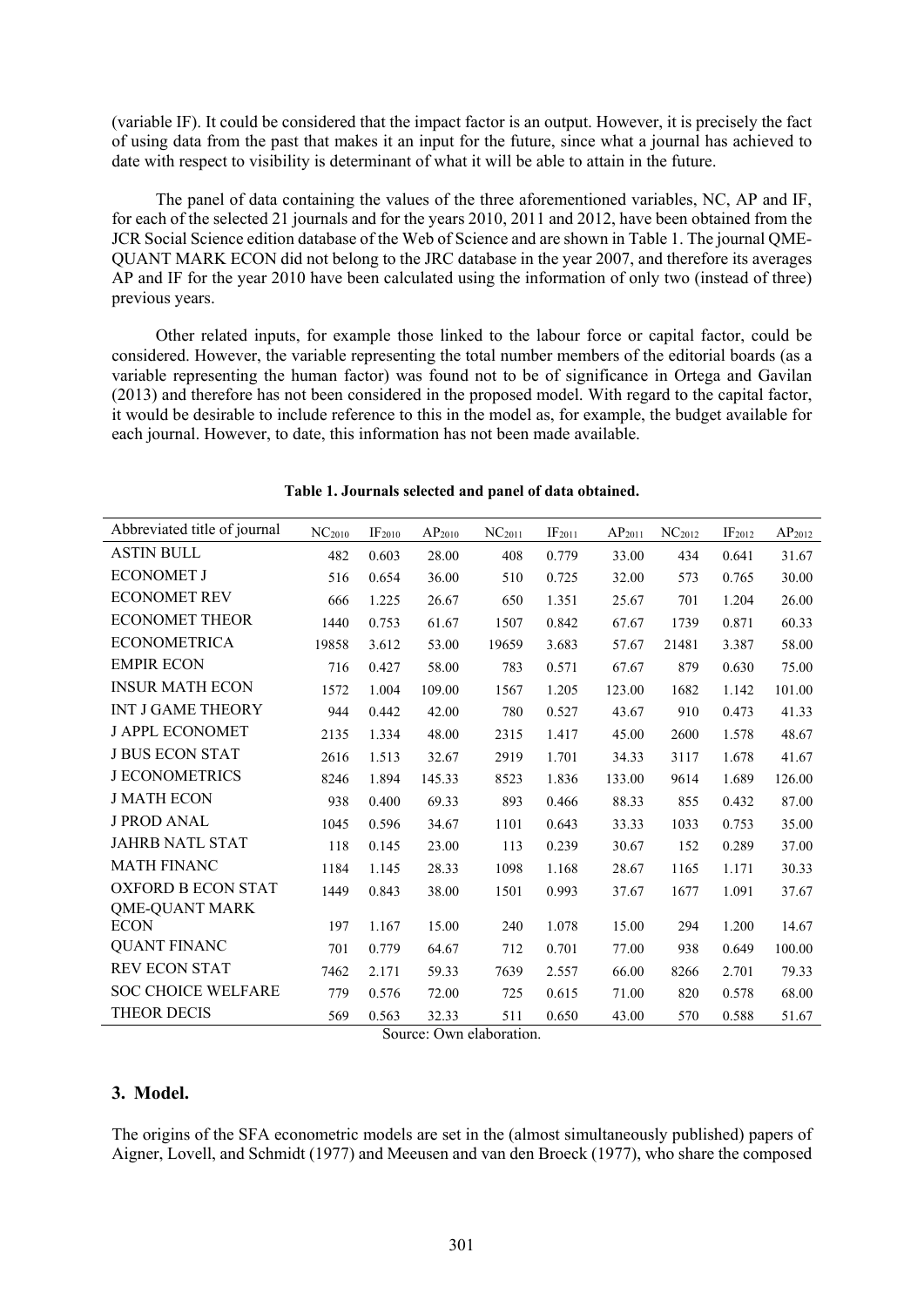error structure for inefficiencies and statistical noise. The econometric model selected in this paper is a Cobb-Douglas production model where all the inputs and the output are taken in logarithmic terms.

Since one of the main objectives is to analyse the possible stability of the efficiencies over time and the changes of position of the journals in the yearly ranking, in this paper the efficiencies are left completely free and unrestricted in time instead of considering a panel data model based on the assumption of time-invariant efficiency as in the early models, or imposing any functional restriction to the time evolution of the efficiencies as in Kumbhakar (1990) or Battese and Coelli (1992). Moreover, a variable *t* is added to take into account the possible technological changes over time. This variable has been centred by taking the values -1 (for 2010), 0 (for 2011) and 1 (for 2012). Therefore, by considering the inputs and the output selected to assess the efficiency of the selected group of journals for the period 2010-2012, the following model is proposed:

$$
log(NC_{it}) = \beta_0 + \beta_1 \cdot log(IF_{it}) + \beta_2 \cdot log(NA_{it}) + \beta_3 \cdot t + \psi_{it} \sum_{\varepsilon_{it}} \mathbf{y}_{it}, \quad i = 1,...,21; \quad t = -1,0,1.
$$

This is a Coob-Douglas type model. The more general translog model has been considered; however, this approach is not suitable since it presents the wrong skewness problem.

The stochastic frontier is  $\beta_0 + \beta_1 \cdot log(IF_{it}) + \beta_2 \cdot log(NA_{it}) + \beta_3 \cdot t + v_{it}$  where the stochastic part, representing the statistical noise, is described by the random variable  $v_{it}$  which, as usual, is considered to have a normal distribution with zero mean and variance  $\sigma_v^2$ , that is  $v_{it} \sim N(0, \sigma_v^2)$ . The other part of the composite error  $\varepsilon$ <sub>*it*</sub> is the random variable  $u$ <sub>*it*</sub>, which represents the inefficiency of the journals (distance between the production frontier or maximum quantity of citations attainable given the levels of the inputs and the citations actually received). This variable, as a distance, has to be selected positive and, as it is commonly set, it is taken following a half-normal distribution, that is  $u_{it} \sim \text{HN}\left(0, \sigma_u^2\right)$ . This is a normal distribution truncated to its positive values, in other words, it is the absolute value of a normal variable,  $u_{it} \sim |N(0, \sigma_u^2)|$ . All the considered random variables  $v_{it}$  and  $u_{it}$  are assumed to be independent. Other possibilities considered for modelling the inefficiency are the exponential (especially in the Bayesian methodology) and gamma distributions. In this paper, the halfnormal model has been selected because it is the most commonly used. Furthermore, the main results remain unchanged when considering these other options.

It is important to point out that the selected model is neutral at the stochastic frontier. The possibility of utilising a non-neutral model has been discarded since it has problems of convergence, and of validity and reliability of the statistics tests.

Once the model is estimated, the quantity  $u_{it}$  provides the levels of the inefficiency of the journals in the year *t* (Jondrow, Lovell, Materov, & Schmidt, 1982), that is to say, it is considered that the inefficiencies are time varying. Furthermore, the likelihood ratio test has been carried out to test whether the inefficiencies can be accepted to be constant over time, which is clearly rejected since a virtually zero p-value is obtained. When the variables are expressed in logarithmic terms, as it is the case, it is more common to consider the efficiency measures  $Eff_{ii} = \exp(-u_{ii})$  because they take values between 0 (minimum level of efficiency) and 1 (maximum level of efficiency) and are easier to interpret than the inefficiency  $u_{it}$ .

The model considered is estimated through the maximum likelihood method by using the version 1.1-0 of the package *frontier* in the software R (Coelli & Henningsen, 2013). In Coelli (1996), a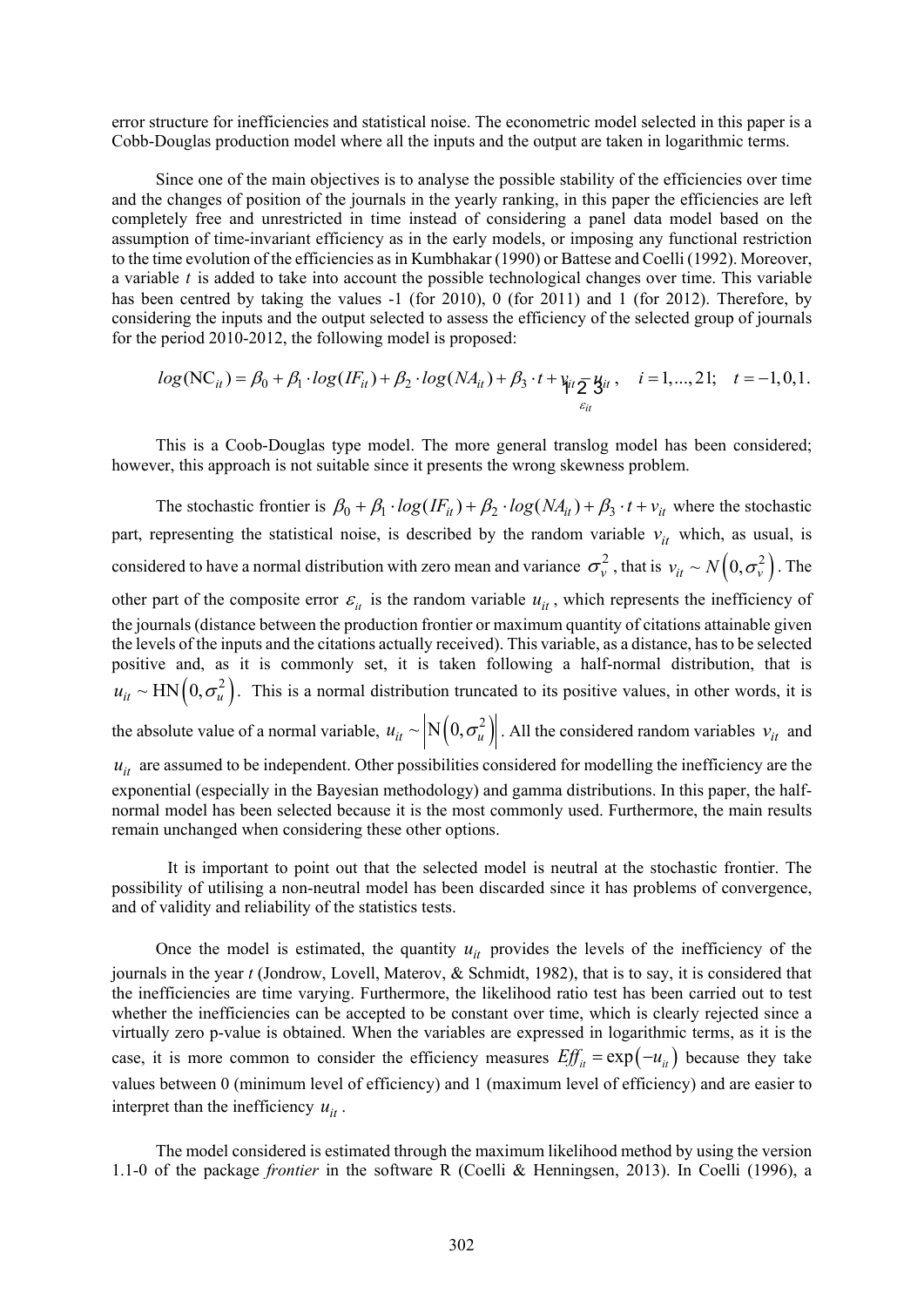description of the method for various kinds of models is presented. In this method, a reparameterisation of the model considered is set. Specifically, the parameters  $\sigma_{\varepsilon}^2 = \sigma_{\nu}^2 + \sigma_{\mu}^2$  (total variance of the composite error) and  $\gamma^2 = \frac{\sigma_u^2}{\sigma_v^2 + \sigma_u^2}$  are utilised. This last parameter is related to the proportion of the total variance of the composite error, which is due to inefficiency. This parameter is crucial in the determination of the levels of inefficiency of the journals, and clearly ranges from 0 (where the whole composite error stems from random effects and there exist no differences in efficiency in the journals) to 1 (where the whole composite error is due to inefficiency and no statistical noise exists). Therefore, its statistical significance determines the presence of different levels of efficiency in the journals considered.

#### **4. Results.**

As prior step to the estimation of the considered model, it has been checked that the wrong skewness problem is not present, since the skewness coefficient of the residuals is negative (specifically, its value is -0.2190).

The results of the maximum likelihood estimation of the parameters of the model, along with their standard errors, z-values and p-values are shown in Table 2, where the p-values have been marked according to their significance at  $5\%$  (\*),  $1\%$  (\*\*) or 0.1 (\*\*\*).

| Parameters                     | Estimations | Standard errors | Z-values  | p-values     |
|--------------------------------|-------------|-----------------|-----------|--------------|
| $\beta_{\scriptscriptstyle 0}$ | 4.1944      | 0.5740          | 7.3071    | $0.0000$ *** |
| $\beta_1$                      | 1.4022      | 0.0875          | 16.0303   | $0.0000$ *** |
| $\beta_{2}$                    | 0.8984      | 0.1295          | 6.9352    | $0.0000$ *** |
| $\beta_{3}$                    | $-0.0927$   | 0.0711          | $-1.3029$ | $0.1927***$  |
| $\sigma_{\varepsilon}^2$       | 0.3895      | 0.1579          | 2.4668    | $0.0136***$  |
| γ                              | 0.7061      | 0.2749          | 2.5691    | $0.0102***$  |
|                                |             |                 |           |              |

**Table 2. Results of the estimation of the proposed model through maximum likelihood.**

Source: Own elaboration.

The first significant conclusion that can be drawn from these results is that the inputs chosen in the econometric model (IF and NA) are highly significant in the establishment of the frontier (maximum attainable number of citations) and, as expected, both are positive, that is, an increase in the available resources of a journal leads to an increase in its level of citations. However, the variable introduced in order to account for technological change over time remains insignificant at the usual levels. Therefore, there is no evidence of that change.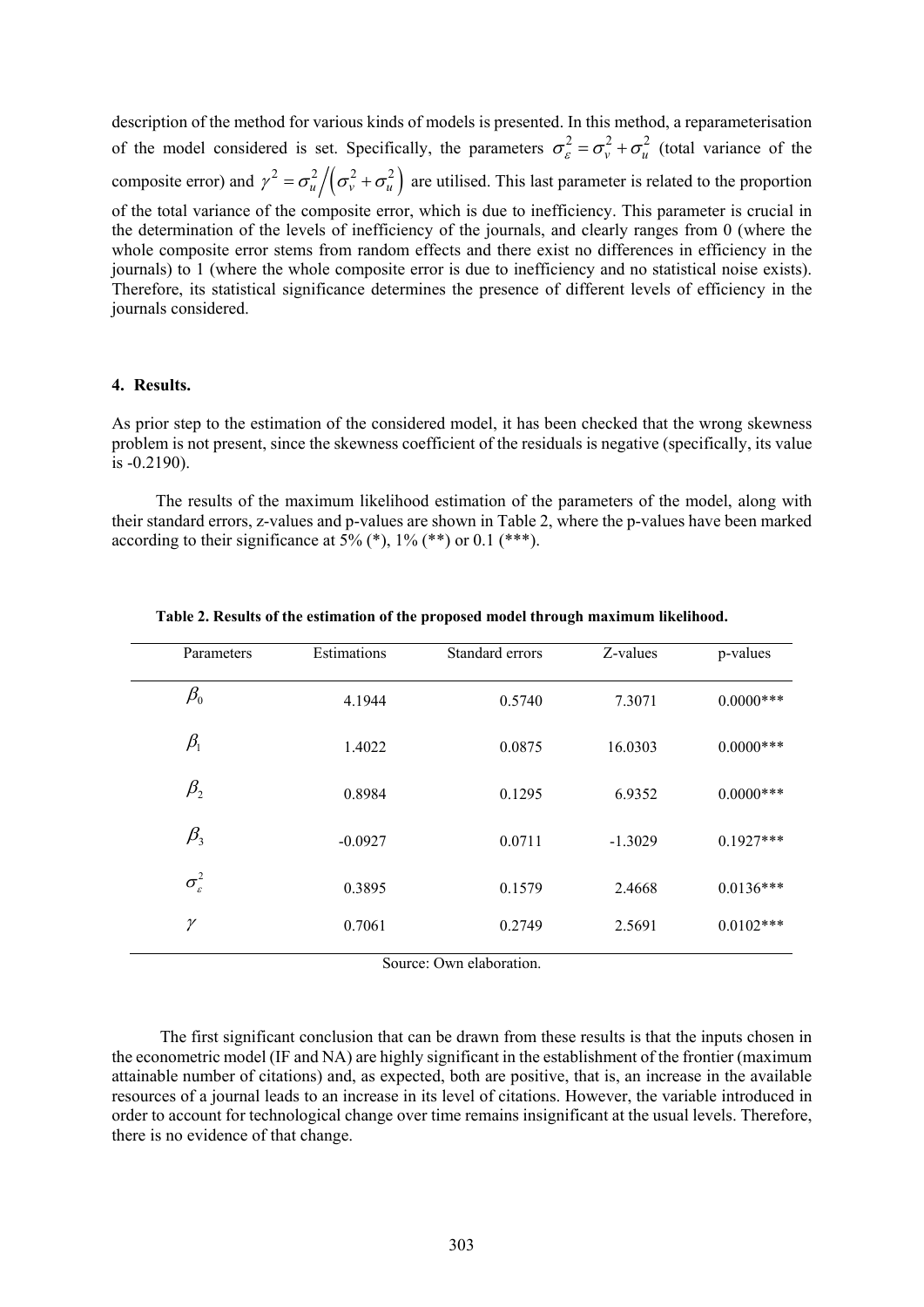With regard to the major parameter  $\gamma$ , it is significant at the usual 5% level. The estimated value 0.7061 establishes that 46.61% of the composite error is due to the variations in the inefficiencies of the analysed journals and the rest is statistical noise (Coelli, 1995; Ortega & Gavilan, 2014).

Once the model has been estimated, the specific efficiencies for each considered journal and year, whose determination forms the main goal of this type of model, are obtained and presented in Table 3 together with the average efficiency of the three years studied and the corresponding ranks to these averages. In order to graphically illustrate the situation, the obtained efficiencies are also shown in Figure 1. The efficiencies estimated for the journals show great stability over time, which is the reason because their averages of the three years and the corresponding ranks have been added in Table 3, thereby representing a summary of the three years. As a consequence of this stability, the three average efficiencies for the years considered are also very stable ranging between 0.66 and 0.71.

The stability of the efficiencies and their corresponding ranks can be quantified through Pearson's coefficients of correlation and Spearman's rank correlation, which are shown in Table 4. All Pearson´s correlations are above 0.79 and all Spearman's rank correlations are above 0.62. As expected, the correlations between two consecutive years are greater than the correlations between 2010 and 2012.

|                           | Eff <sub>2010</sub> | Eff <sub>2011</sub> | Eff <sub>2012</sub> | Averages | Rank of the Averages |
|---------------------------|---------------------|---------------------|---------------------|----------|----------------------|
| <b>ASTIN BULL</b>         | 0.713               | 0.519               | 0.678               | 0.637    | 17                   |
| <b>ECONOMET J</b>         | 0.626               | 0.641               | 0.702               | 0.656    | 15                   |
| <b>ECONOMET REV</b>       | 0.503               | 0.492               | 0.601               | 0.532    | 18                   |
| <b>ECONOMET THEOR</b>     | 0.734               | 0.705               | 0.781               | 0.740    | 8                    |
| <b>ECONOMETRICA</b>       | 0.848               | 0.845               | 0.880               | 0.857    | 1                    |
| <b>EMPIR ECON</b>         | 0.773               | 0.670               | 0.663               | 0.702    | 13                   |
| <b>INSUR MATH ECON</b>    | 0.462               | 0.381               | 0.508               | 0.450    | 20                   |
| <b>INT J GAME THEORY</b>  | 0.862               | 0.802               | 0.869               | 0.844    | $\overline{2}$       |
| <b>J APPL ECONOMET</b>    | 0.680               | 0.724               | 0.720               | 0.708    | 12                   |
| <b>J BUS ECON STAT</b>    | 0.781               | 0.780               | 0.780               | 0.780    | 5                    |
| <b>J ECONOMETRICS</b>     | 0.635               | 0.714               | 0.806               | 0.719    | 10                   |
| <b>J MATH ECON</b>        | 0.815               | 0.725               | 0.769               | 0.769    | 6                    |
| <b>J PROD ANAL</b>        | 0.842               | 0.853               | 0.816               | 0.837    | 3                    |
| <b>JAHRB NATL STAT</b>    | 0.865               | 0.670               | 0.654               | 0.730    | 9                    |
| <b>MATH FINANC</b>        | 0.710               | 0.704               | 0.732               | 0.715    | 11                   |
| OXFORD B ECON STAT        | 0.801               | 0.781               | 0.796               | 0.793    | 4                    |
| <b>QME-QUANT MARK</b>     |                     |                     |                     |          |                      |
| <b>ECON</b>               | 0.324               | 0.430               | 0.481               | 0.412    | 21                   |
| <b>QUANT FINANC</b>       | 0.467               | 0.500               | 0.583               | 0.517    | 19                   |
| <b>REV ECON STAT</b>      | 0.782               | 0.730               | 0.710               | 0.741    | 7                    |
| <b>SOC CHOICE WELFARE</b> | 0.615               | 0.594               | 0.707               | 0.639    | 16                   |
| THEOR DECIS               | 0.750               | 0.602               | 0.663               | 0.672    | 14                   |
|                           |                     |                     |                     |          |                      |
| Averages                  | 0.695               | 0.660               | 0.710               | 0.688    |                      |

**Table 3. Estimated efficiencies, their means by journal and by year and the ranks of the average efficiencies by year.**

Source: Own elaboration.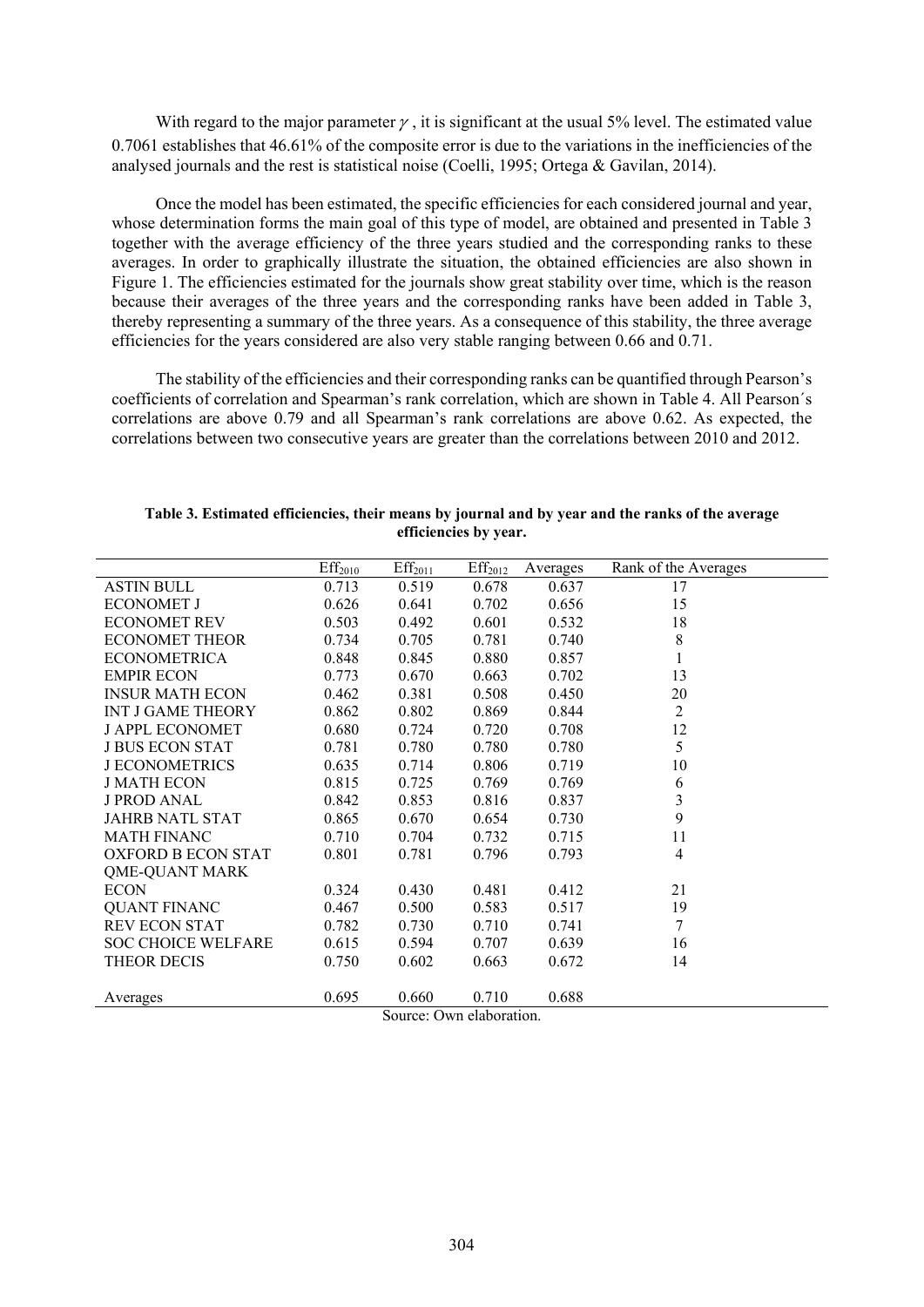

**Figure 1. Estimated efficiencies of each journal for each one of the three years considered.**

Source: Own elaboration.

#### **Table 4. Correlations between the efficiencies of different years.**

| 2010                   | 2011 | 2012 |      | 2010          | 2011            | 2012                               |
|------------------------|------|------|------|---------------|-----------------|------------------------------------|
| 2010   1 0.8485 0.7967 |      |      | 2010 |               | 1 0.8681 0.8482 |                                    |
| 2011 0.7935 1 0.9250   |      |      | 2011 |               | $0.8677$ 1      | 0.9257                             |
| 2012 0.6260 0.9078 1   |      |      | 2012 | 0.7308 0.8902 |                 | $\sim$ $\sim$ $\sim$ $\sim$ $\sim$ |

Source: Own elaboration.

Pearson's correlations are above the diagonal and Spearman's rank correlations are below the diagonal. Correlations involving all 21 journals considered are shown in the left-hand-side table and the correlations excluding the journal JAHRB NATL STAT are presented in the right-hand-side table.

The journals ECONOMETRICA, INT J GAME THEORY, and J PROD ANAL are always ranked in the first positions. ECONOMETRICA always presents by far the greatest production (number of citations) of the group of analysed journals. However, the number of citations of INT J GAME THEORY and J PROD ANAL are not especially outstanding, although they are reached with moderate resources (visibility, IF, and number of articles published, AP), both in the recent past.

On the other hand, the journals QUANT FINANC, INSUR MATH ECON, and QME-QUANT MARK ECON always occupy the last positions. In the case of INSUR MATH ECON, although it presents a high number of citations in relation to the group of journals analysed and a visibility (IF) in the recent past near to the average of the group, it publishes a very high number of articles in relation to the group (about twice the average of the group). The journal QUANT FINANC has much fewer citations than INSUR MATH ECON and, although its IF is below the average of the group, it publishes a number of articles far above the average of the group. As for the journal QME-QUANT MARK, it presents one of the lowest number of citations (the second minimum) and, although it has the lowest number of articles published it presents an IF near to the average of the group.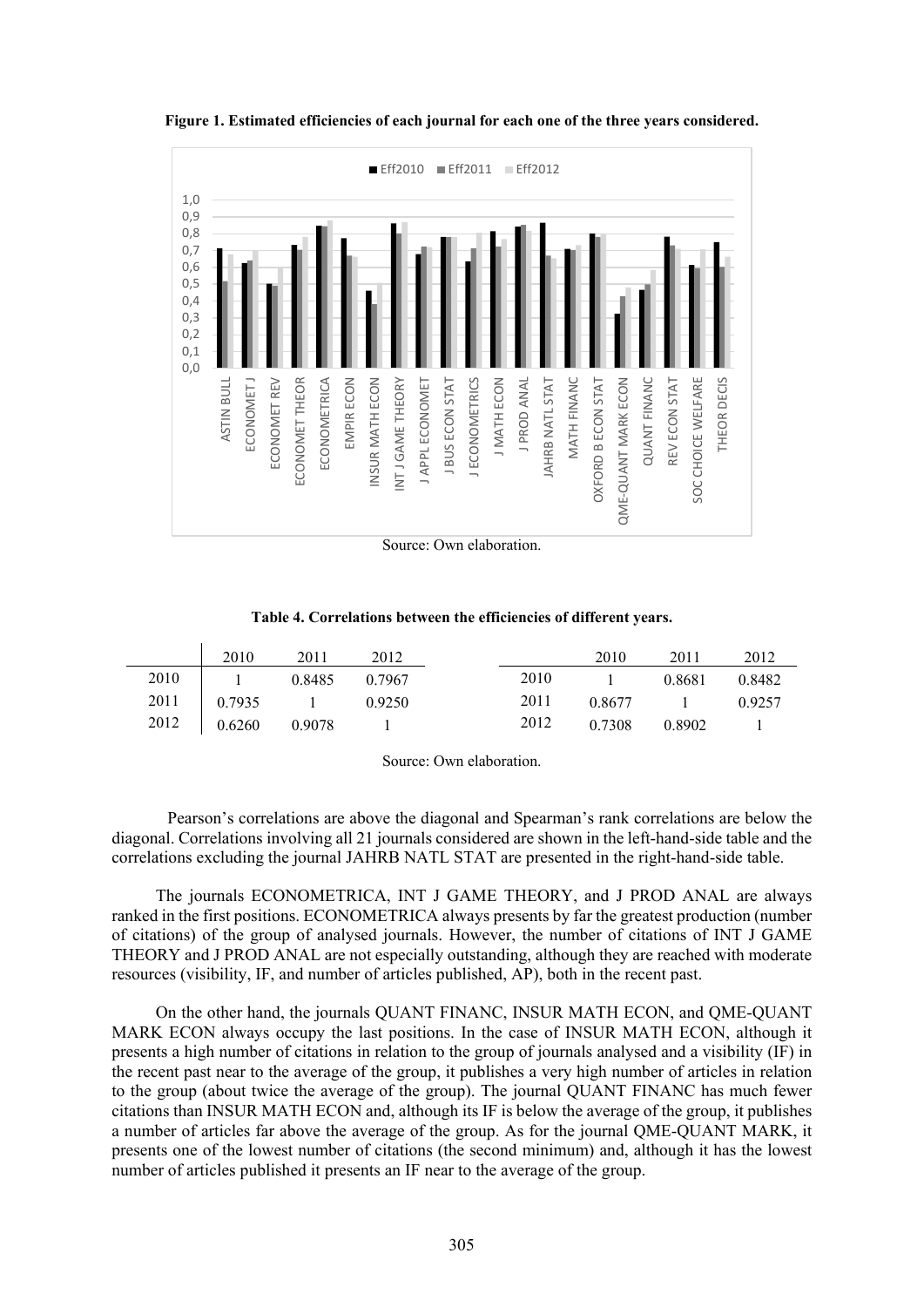The greatest exception to the aforementioned stability in the efficiencies reached for the analysed journals over time is the journal JAHRB NATL STAT, which presents the highest efficiency in 2010 and falls to the positions 13 in 2011 and 17 in 2012. This journal always has the lowest number of citations and IF. However, in 2010 it publishes the lowest number of articles of the group, while reaching the first position in the rank of that year. Nevertheless, as time goes on, this journal maintains the level of citations in 2011 and increases it by 29% in 2012 but doubles its IF and publishes 61% more articles than in 2010, which is why it does not maintain the level of efficiency reached in 2010 and loses numerous positions in the rankings of 2011 and 2012. These are precisely the kind of conclusions that can be drawn using a panel data approach, and cannot be observed through a cross-sectional analysis for a particular year. Specifically, if a cross-sectional analysis for 2010 is carried out, a misleading conclusion for the journal JAHRB NATL STAT could be reached, since its high efficiency is a fluke related to that particular year, which is not maintained over time. If this journal is removed from the sample, then the stability of the efficiencies increases significantly since all Pearson´s correlations remain above 0.84, and all Spearman's rank correlations are above 0.73, and the correlations involving the year 2010 are now greater (Table 4).

In order to have a general overview of the efficiencies reached for the journals as a group, the densities fitted to all 21 journals for each of the three years considered is shown in Figure 2. These densities have been fitted while bearing in mind that the efficiencies range from 0 (minimum level efficiency) to 1 (maximum level of efficiency) (Silverman, 1986). In 2010, the average efficiency of the group is 0.695 and the mode 0.751 with 62% of the journals (13 out of 21) having a level of efficiency above 0.70. With regard to 2011, the average efficiency is 0.660 and the mode 0.689 with 52% (11 out of 21) of the journals whose efficiency is above 0.70, thereby indicating a slight decrease in relation to 2010. As for 2012, the average efficiency is 0.710 and the mode 0.724 with 62% of the journals (13 out of 21) having a level of efficiency above 0.70, which constitute very similar figures to those of 2010. Therefore, a great stability in time is observed and the group of journals operates at a high level of efficiency during the period of time analysed, whereby its global efficiency for the three years considered stands at 0.688.



**Figure 2. Densities fitted to the estimated efficiencies of the journals for each of the three years considered.**

Source: Own elaboration.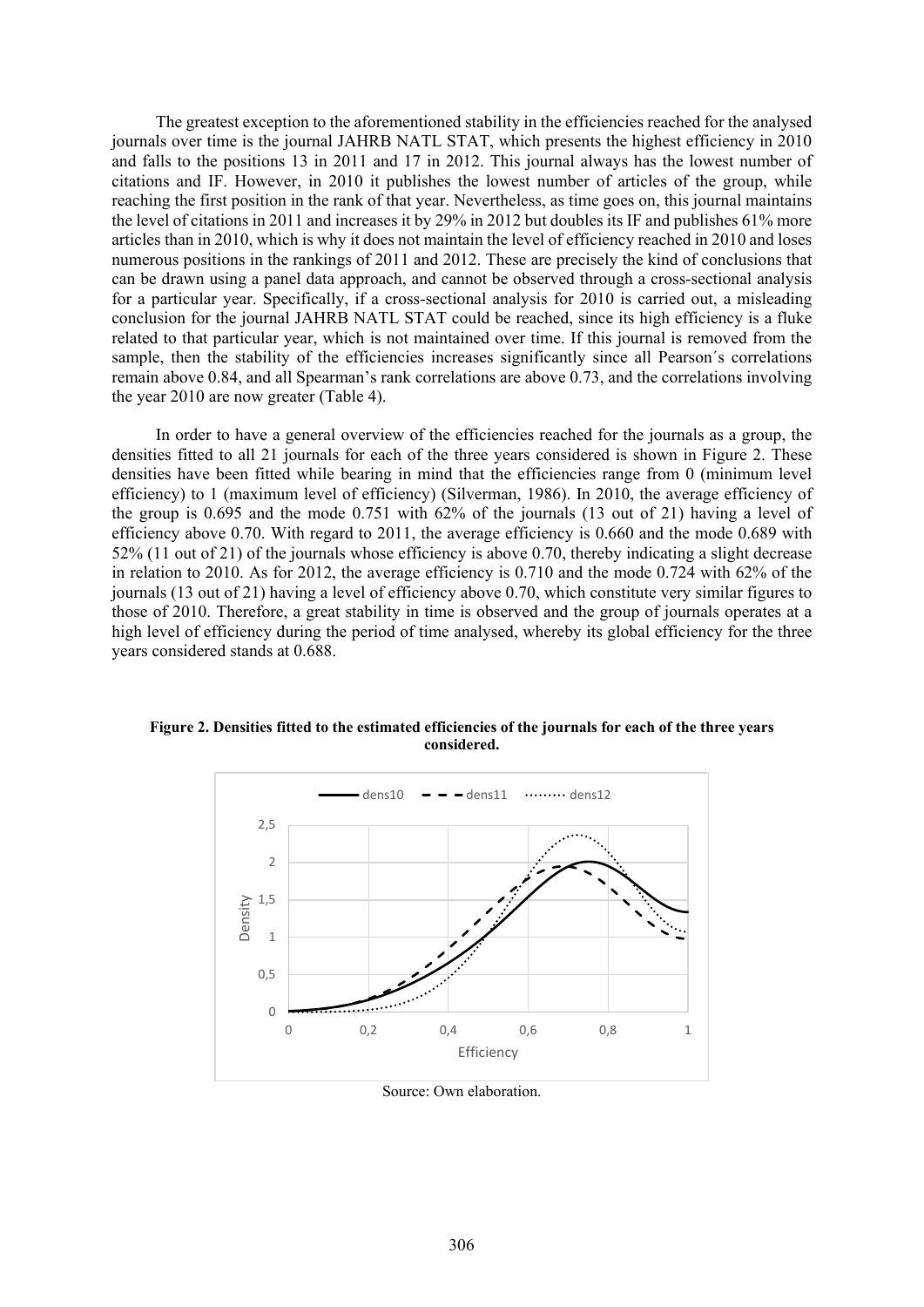On the other hand, Table 2 shows that the two inputs considered (IF and AP) in the process of producing citations (diffusion of knowledge, NC) are highly significant, that is to say, the journals having, in the recent past, a greater number of articles published and higher levels of visibility measured through the impact factor are, potentially, able to reach a greater number of citations (production frontier). This is reinforced by the fact that the coefficient of linear correlation between each input (IF and AP) and the estimated frontier is high and significantly different from 0 (Table 5). However, unlike the production frontier, the level of efficiency is not determined by the two inputs considered, as the low coefficients of linear correlation and non-significantly different from zero in Table 5 show. There is a minor direct relationship between the levels of efficiency of the journals and their actual production in the form of NC, the output considered, since their linear correlation takes the value 0.3551, with a *p*value for the significance test equal to 0.0043.

**Table 5. Linear correlation between the explanatory variables and: (i) the estimated frontier, (ii) the efficiency.**

|    | Frontier    |         | Efficiency  |         |
|----|-------------|---------|-------------|---------|
|    | Correlation | p-value | Correlation | p-value |
| ΙF | 0.8870      | 0.0000  | 0.1607      | 0.2082  |
| AP | 0.5365      | 0.0000  | $-0.0927$   | 0.4699  |
|    |             |         |             |         |

Source: Own elaboration.

#### **5. Conclusions.**

In this paper, the process of diffusing new knowledge by means of scientific journals through the publication of papers is set as an input-output process in order to assess the efficiency in that process of a homogeneous set of journals. These 21 journals belong simultaneously to the areas of "economics" and "social sciences, mathematical methods" for the years 2010, 2011 and 2012. The output and the inputs of that process have been carefully selected. The output, a proxy of the diffusion of new knowledge, consists of the number of citations received by the journal in a specific year (NC). Two inputs have been included in the model: one to take into account the number of articles published by the journal in the recent past (NA), and the other measures the visibility reached by the journal through the average of its impact factor in the recent past (IF). Other candidate inputs include the total number of members of the editorial boards of the journals as a representation of the labour force, which has not been included in this model since it yielded insignificant results (Ortega & Gavilan, 2013), and an input related to the capital factor as the budget available for the journal, which has also been left out of the model due to the unavailability of that information.

Once the inputs and outputs have been selected, the SFA approach is carried out to benchmark the selected group of journals. To this end, a Cobb-Douglas econometric model is applied to a panel of data, and a variable is also added to take into consideration the possible technological changes over time. This panel data approach, in which the inefficiencies are left completely free and unrestricted over time, generalizes the cross-sectional approach established in Ortega and Gavilan (2013), thereby providing better estimations and enabling the efficiency of the journals to be tracked over time.

The maximum likelihood estimation of the proposed model shows that the two selected inputs are highly significant in the determination of the production frontier (the maximum attainable number of citations by the journals). However, there is no evidence of technological change over time (Table 2).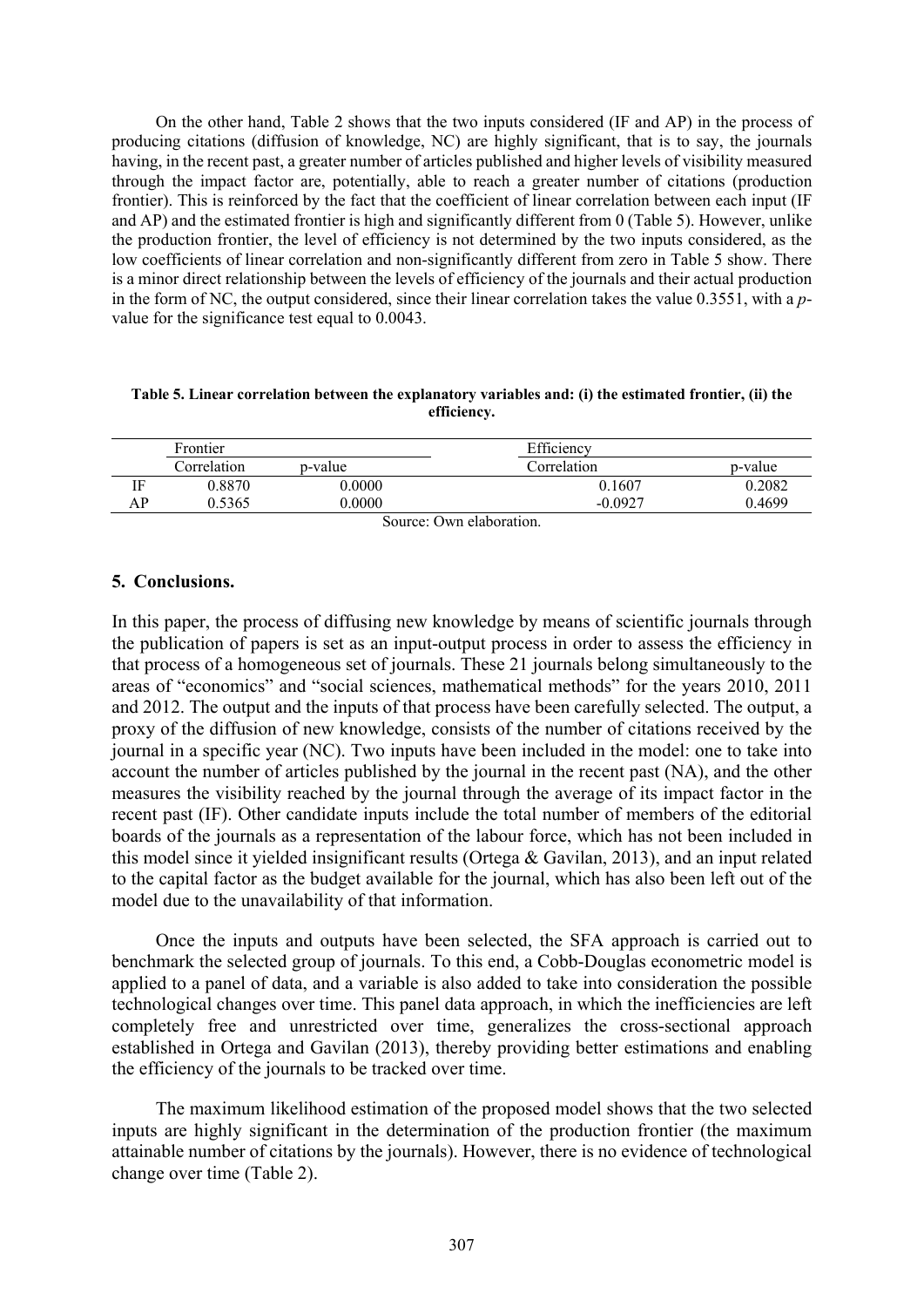The efficiencies obtained for the journals and for each of the years analysed, show great stability across time, and present high correlations between the years considered (Pearson's correlations above 0.79 and Spearman's rank correlations above 0.62). The journals ECONOMETRICA, INT J GAME THEORY and J PROD ANAL are always ranked in the first positions. On the other hand, the journals QUANT FINANC, INSUR MATH ECON and QME-QUANT MARK ECON are always in the last positions. The greatest exception to the aforementioned stability in the efficiencies over time is the journal JAHRB NATL STAT, which presents the highest efficiency in 2010 and falls to position 13 in 2011, and 17 in 2012. It should be borne in mind that this conclusion can be drawn using a panel data approach but cannot be observed through a cross-sectional analysis for a particular year.

The densities, fitted to all 21 journals for each of the years considered (Figure 2) in order to attain a general overview of the journals as a group, again show great stability over time and also show that the group of journals operates at a high level of efficiency during the period of time analysed: the global efficiency for the three years under consideration is of 0.688.

As aforementioned, the two inputs (IF and AP) considered in the process of diffusing new knowledge are highly significant. However, unlike the production frontier, the level of efficiency is not determined by the two inputs considered, as the low coefficients of linear correlation and non-significantly different from zero show (Table 5). A slight direct relation between the levels of efficiency of the journals and their number of citations is observed.

The study carried out in this paper could be extended to benchmark several sets of journals across time, and could also be extended through the inclusion of further relevant inputs in the econometric model.

#### **References**

- Abbott, M., & Doucouliagos, C. (2003). The efficiency of Australian universities: A data envelopment analysis approach. *Economics of Education Review, 22*, 89-97.
- Abbott, M., & Doucouliagos, C. (2009). Competition and efficiency: overseas students and technical efficiency in Australian and New Zealand universities. *Education Economics*, *17*, 31-57.
- Aigner, D.J., Lovell, C.A.K., & Schmidt, P. (1977). Formulation and estimation of stochastic frontier production function models. *Journal of Econometrics*, *6*, 21-37.
- Agasisti, T., Catalano, G., Landoni, P., & Varganti, R. (2012). Evaluating the performance of academic departments: an analysis of research-related output efficiency. *Research Evaluation, 21*, 2-14.
- Barros, C.P., Garcia-del-Barrio, P., & Leach, S. (2009). Analysing the technical efficiency of the Spanish Football League First Division with a random frontier model. *Applied Economics*, *41*, 3239-3247.
- Basulto, J., & Ortega, F.J. (2005). Modelling citation age data with right censoring. *Scientometrics*, *62*, 329-342.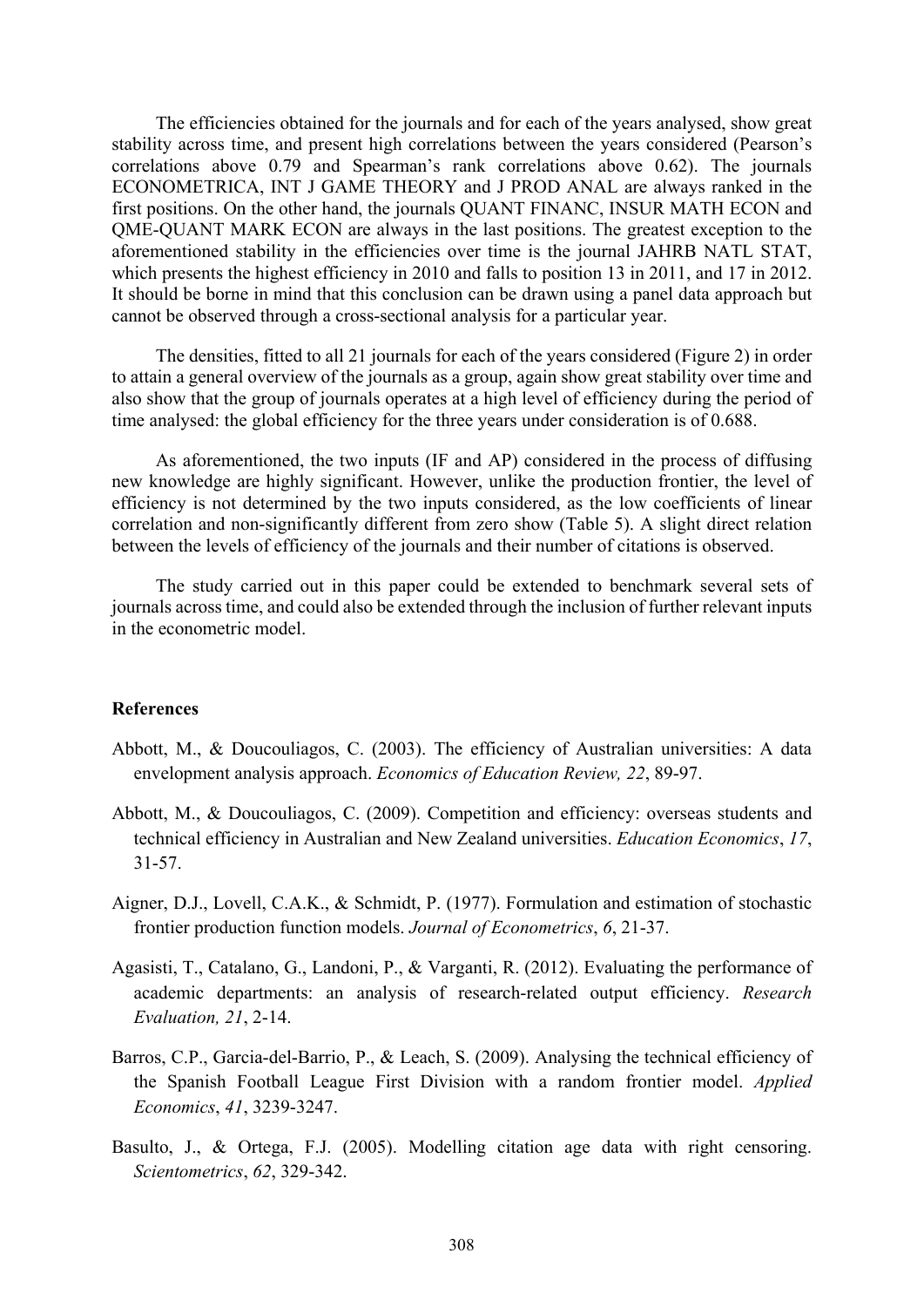- Battese, G.E., & Coelli, T.J. (1992). Frontier production functions, technical efficiency and panel data: With application to paddy farmers in India. *Journal of Productivity Analysis, 3*, 153-169.
- Bogetoft, P., & Otto, L. (2011). *Benchmarking with DEA, SFA, and R*. Springer-Verlag.
- Bonaccorsi, A., & Daraio, C. (2003). A robust nonparametric approach to the analysis of scientific productivity. *Research Evaluation, 12*, 47-69.
- Bonaccorsi, A., Daraio, C., & Simar, L. (2006). Advanced indicators of productivity of universities. An application of robust nonparametric methods to Italian data. *Scientometrics*, *66*, 389-410.
- Brissimis, S.N., Delis, M.D., & Tsionas, E.G. (2010). Technical and allocative efficiency in European banking. *European Journal of Operational Research*, *204*, 153-163.
- Callon, M., Courtial, J.P., & Penan, H. (1995). *Cienciometría. La medición de la actividad científica: de la Bibliometría a la vigilancia tecnológica*. Gijón: Ediciones Trea (in Spanish).
- Coelli, T.J. (1995). Estimators and hypothesis tests for a stochastic frontier function: A Monte Carlo analysis. *Journal of Productivity Analysis*, *6*, 247-268.
- Coelli, T.J. (1996). *A guide to FRONTIER version 4.1: a computer program for frontier production function estimation*. CEPA Working Paper 96/07, Department of Econometrics, University of New England, Armidale, Australia.
- Coelli, T.J., & Henningsen, A. (2013) *Frontier: Stochastic Frontier Analysis. R package version 1.1-0. http://CRAN.R-Project.org/package=frontier*.
- Coelli, T.J., Rao, D.S.P., & Battese, G.E. (1998). *An introduction to efficiency and productivity analysis*. Boston: Kluver Academic Publishers.
- Filippini, M., & Hunt, L.C. (2011). Energy Demand and Energy Efficiency in the OECD Countries: A Stochastic Demand Frontier Approach. *The Energy Journal*, *32*, 59-80.
- Greene, W. (2004). Distinguishing between heterogeneity and inefficiency: stochastic frontier analysis of the World Health Organization's panel data on national health care systems. *Health Economics*, *10*, 959-980.
- Guan, J., & Chen, K. (2010). Modeling macro-R&D production frontier performance: an application to Chinese province-level R&D. *Scientometrics*, *82*, 165-173.
- Gupta, B.M. (1997). Analysis of distribution of the age of citations in theoretical population genetics. *Scientometrics*, *40*, 139-162.
- Jondrow, J., Lovell, C.A.K, Materov, I.S., & Schmidt, P. (1982). On the estimation of technical inefficiency in the stochastic frontier production function model. *Journal of Econometrics*, *19*, 233-238.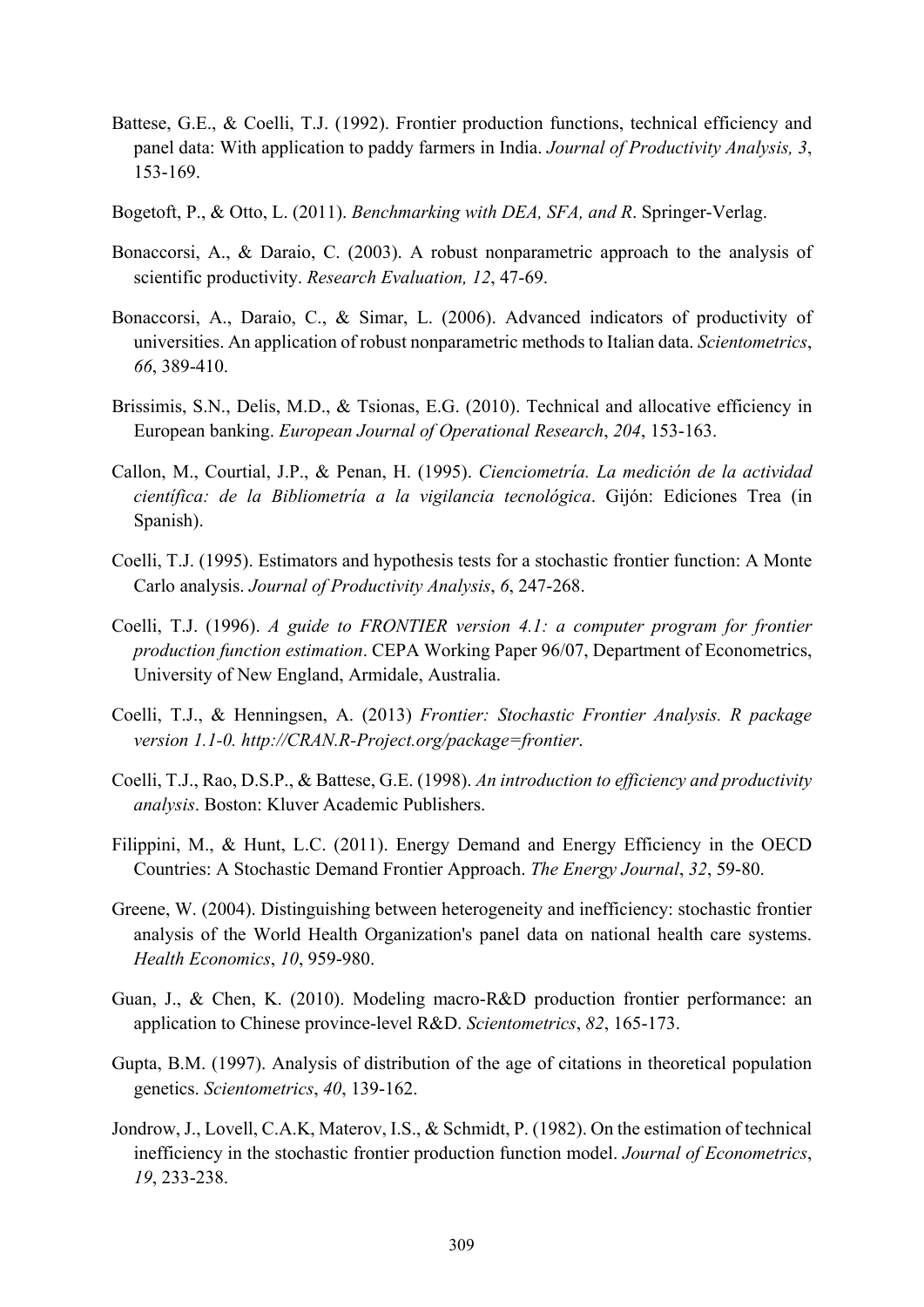- Kumbhakar, S.C. (1990). Production frontiers, panel data, and time-varying technical inefficiency. *Journal of Econometrics*, *46*, 201-211.
- Kumbhakar, S.C. (1991). Estimation of technical inefficiency in panel data models with firmand time-specific effects. *Economics Letters*, *36*, 43-48.
- Kumbhakar, S.C., Lien, G., & Hardaker, J.B. (2014). Technical efficiency in competing panel data models: A study of Norwegian grain farming. *Journal of Productivity Analysis*, *41*, 321-337.
- Kumbhakar, S.C., & Zhang, R. (2013). Labor-use efficiency and employment elasticity in Chinese manufacturing. *Economia e Politica Industriale*, *40*, 5-24.
- Lozano, S., & Salmeron, J.L. (2005). Data Envelopment Analysis of OR/MS journals. *Scientometrics*, *64*, 133-150.
- Maietta, O.W. (2002). The decomposition of cost inefficiency into technical and allocative components with panel data of Italian dairy farms. *European Review of Agricultural Economics*, *27*, 473-495.
- Meeusen, W., & van den Broeck, J. (1977). Efficiency estimation from Cobb-Douglas production functions with composed error. *International Economic Review*, *18*, 435-444.
- Melfou, K., Theocharopoulos, A., & Papanagiotou, E. (2009). Assessing productivity change with SFA in the sheep sector of Greece. *Operational Research*, *9*, 281-292.
- Merkert, R., Odeck, J., Brathen, S., & Pagliari, R. (2012). A Review of Different Benchmarking Methods in the Context of Regional Airports. *Transport Reviews*, *32*, 379- 395.
- O'Donnell, C.J., & Nguyen, K. (2013). An econometric approach to estimating support prices and measures of productivity change in public hospitals. *Journal of Productivity Analysis*, *40*, 323-335.
- Ortega, F.J. (2003). Propuesta de mejora del índice agregado de impacto. Aplicación a la valoración de sexenios de investigación. *Revista Española de Documentación Científica*, *26*, 403-417 (in Spanish).
- Ortega, F.J., & Gavilan, J.M. (2013). The measurement of production efficiency in scientific journals through stochastic frontier analysis models: application to quantitative economics journals. *Journal of Informetrics*, *7*, 959-965.
- Ortega, F.J., & Gavilan, J.M. (2014). A comparison between maximum likelihood and Bayesian estimation of stochastic frontier production models. *Communications in Statistics - Simulation and Computation*, *43*, 1714-1725.
- Parinduri, R.A., & Riyanto, Y.E. (2014). Bank Ownership and Efficiency in the Aftermath of Financial Crises: Evidence from Indonesia. *Review of Development Economics*, *8*, 93-106.